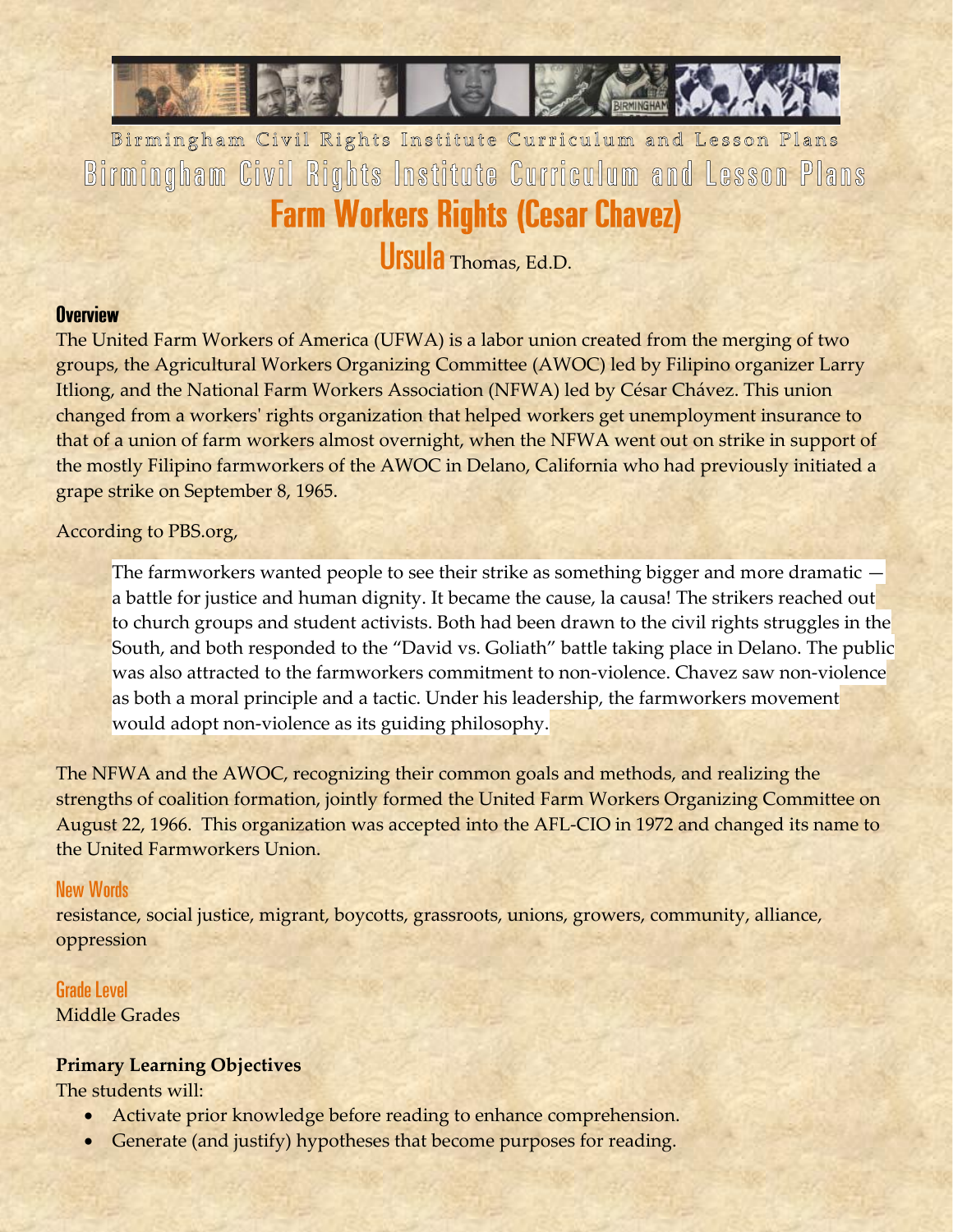- Listen to and weigh others' information and opinions.
- Focus attention on relevant information (before, during, after reading).

#### **Approximate Duration of Lesson**

120 minutes (a two day lesson)

#### **Materials and Equipment Needed**

handouts, pencils, posters, notebooks, computer if available

#### **Background/Preparation**

Teacher will bring in produce from the state's local farmers market and stands. If this is not possible, the teacher can use images from the Internet, a book, a magazine, or perhaps plastic produce (borrow from a primary grade classroom or pick up some from the local dollar store). The students will use the brainstorming tool in the following link to figure out where the produce comes from and how it gets to the final destination. Students can create their own spider web maps on a sheet of paper or use the following organizer located at the end of this lesson.

#### **Procedures/Activities**

- Teacher puts topic on board along with 8-15 words, numbers.
- Students speculate on how terms relate to topic.
- Groups share and debate hypotheses; teacher moderates, does not give hints.
- Students read text to get more information.
- Students review what they have learned, how their thinking has changed.
- The thinking can be documented in a two entry journal format found at <http://www.readwritethink.org/files/resources/printouts/DoubleEntry.pdf>or create their own double entry journal by folding a sheet of paper in half vertically creating two columns for the entries; one entry from each student and the other from a partner in class chosen by each student.

#### **Assessment Strategies**

The students will make a map of the path produce travels from harvest to sale. They will also create a cost analysis of wages for the work.

#### **Extension**

1. Students can compare and contrast the present conditions of farm workers to past conditions based on the information found at the website below. Students can use the Venn diagram located at the end of this lesson or can create their own by drawing two interlocking circles on a sheet of paper. In one circle, students write the past conditions of the farmworkers and in the other circle their present conditions. In the overlapping areas of the circles, the students can record the commonalities of conditions farmworkers have experienced in the past and present. [http://www.inthesetimes.com/working/entry/7142/cesar\\_chavez\\_and\\_the\\_state\\_of\\_the\\_farm\\_](http://www.inthesetimes.com/working/entry/7142/cesar_chavez_and_the_state_of_the_farm_workers_movement/) [workers\\_movement/](http://www.inthesetimes.com/working/entry/7142/cesar_chavez_and_the_state_of_the_farm_workers_movement/)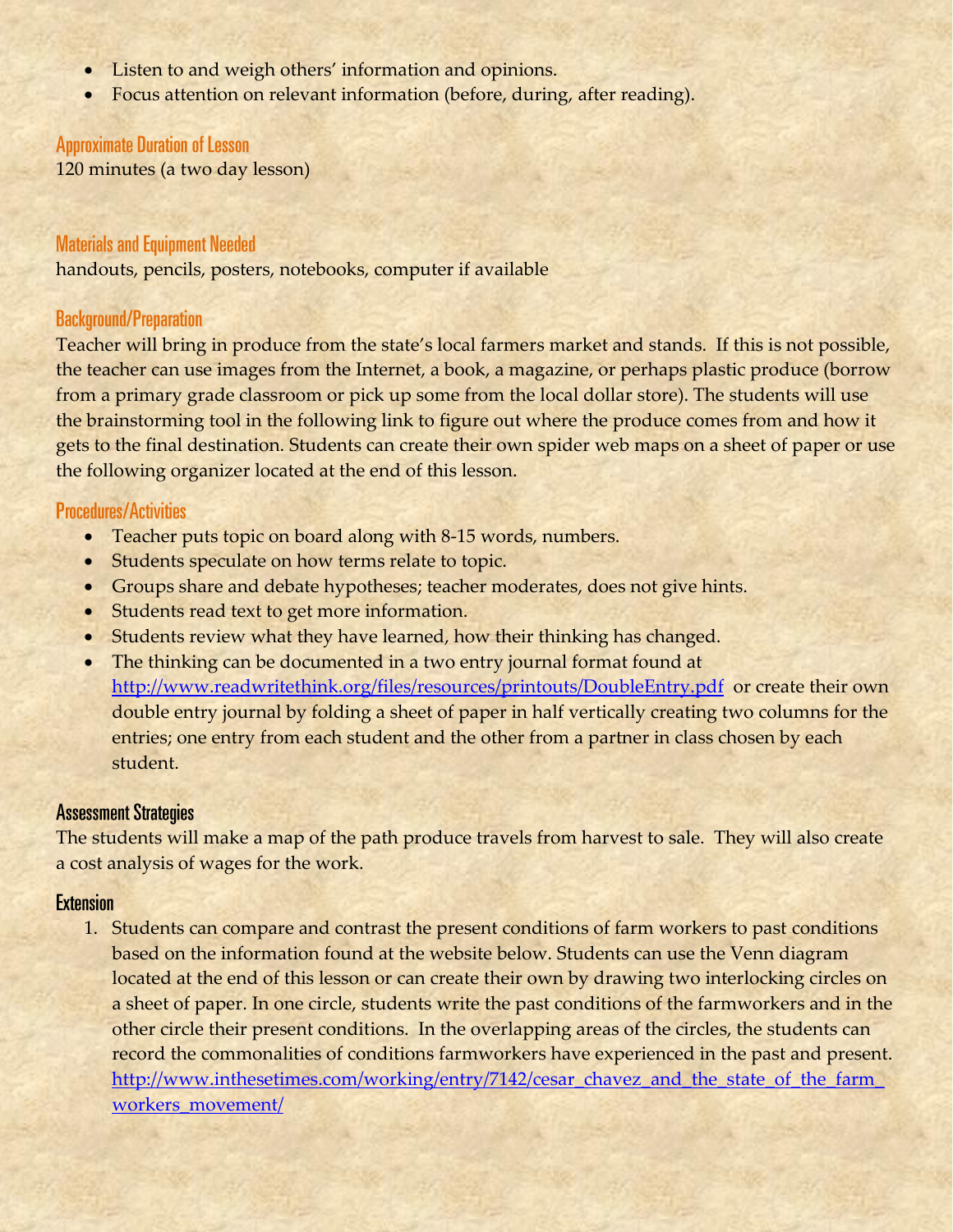- 2. Students can examine the visual art associated with the farmworkers movement. <http://www.library.sfsu.edu/exhibits/cultivating/history.html> <http://www.moma.org/interactives/exhibitions/2011/rivera/intro.php>
- 3. Students can examine the dilemma for children who are involved in farming: [http://growinggeorgia.com/news/2011/11/ffa-4-h-clubs-worried-proposed-child-labor-rules](http://growinggeorgia.com/news/2011/11/ffa-4-h-clubs-worried-proposed-child-labor-rules-could-cut-kids-experiences-short/)[could-cut-kids-experiences-short/](http://growinggeorgia.com/news/2011/11/ffa-4-h-clubs-worried-proposed-child-labor-rules-could-cut-kids-experiences-short/)

**Additional Resources** <http://www.chavezfoundation.org/> <http://www.enchantedlearning.com/history/us/hispanicamerican/chavez/> [http://www.americaslibrary.gov/aa/chavez/aa\\_chavez\\_subj.html](http://www.americaslibrary.gov/aa/chavez/aa_chavez_subj.html)

**Reference** <http://farmworkerjustice.org/> <http://migrantjustice.net/> <http://en.wikipedia.org/wiki/Farmworkers>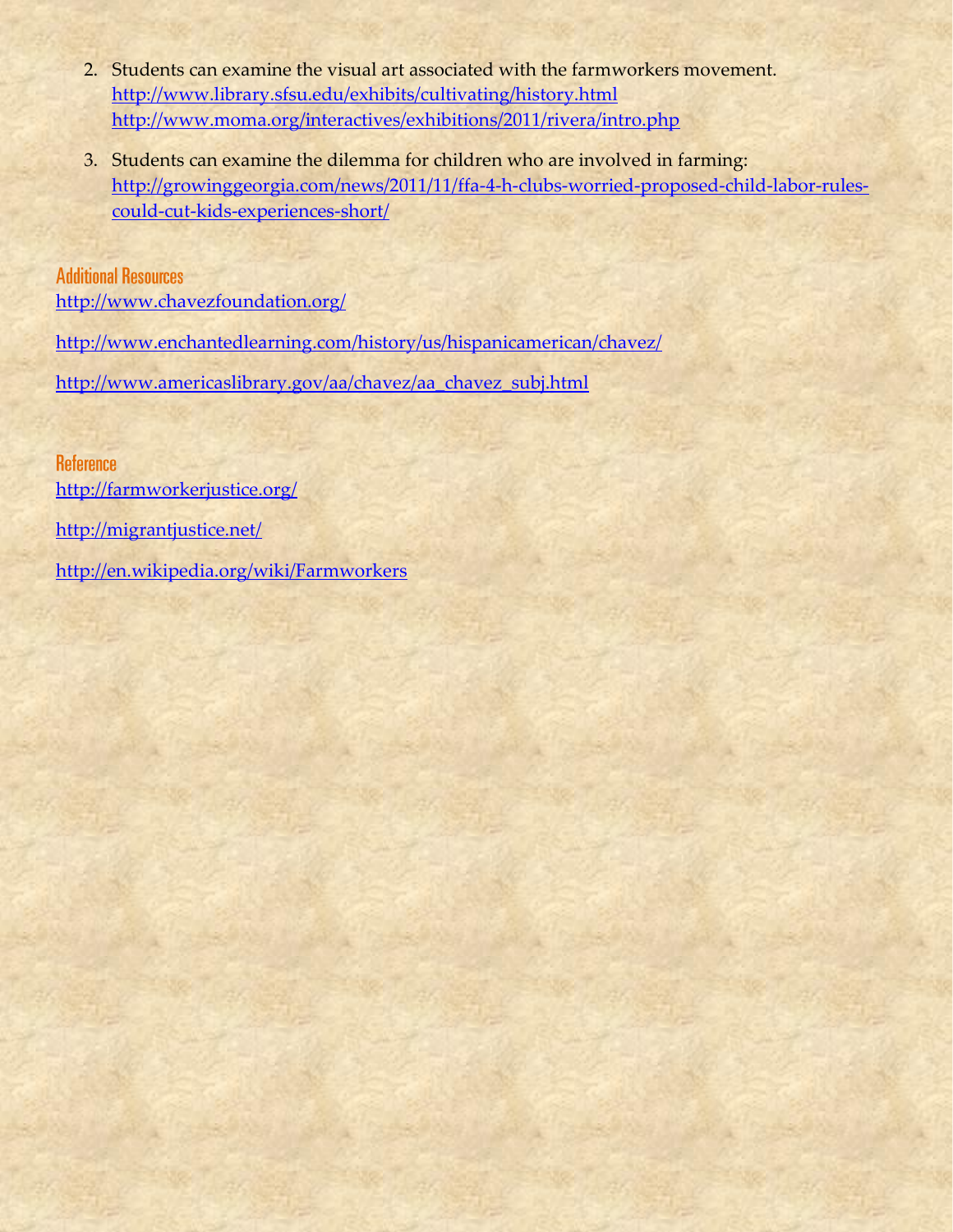# **FARMWORKER CLUSTER/WORD WEB**

**Write your topic in the center circle and details in the smaller circles. Add circles as needed.**

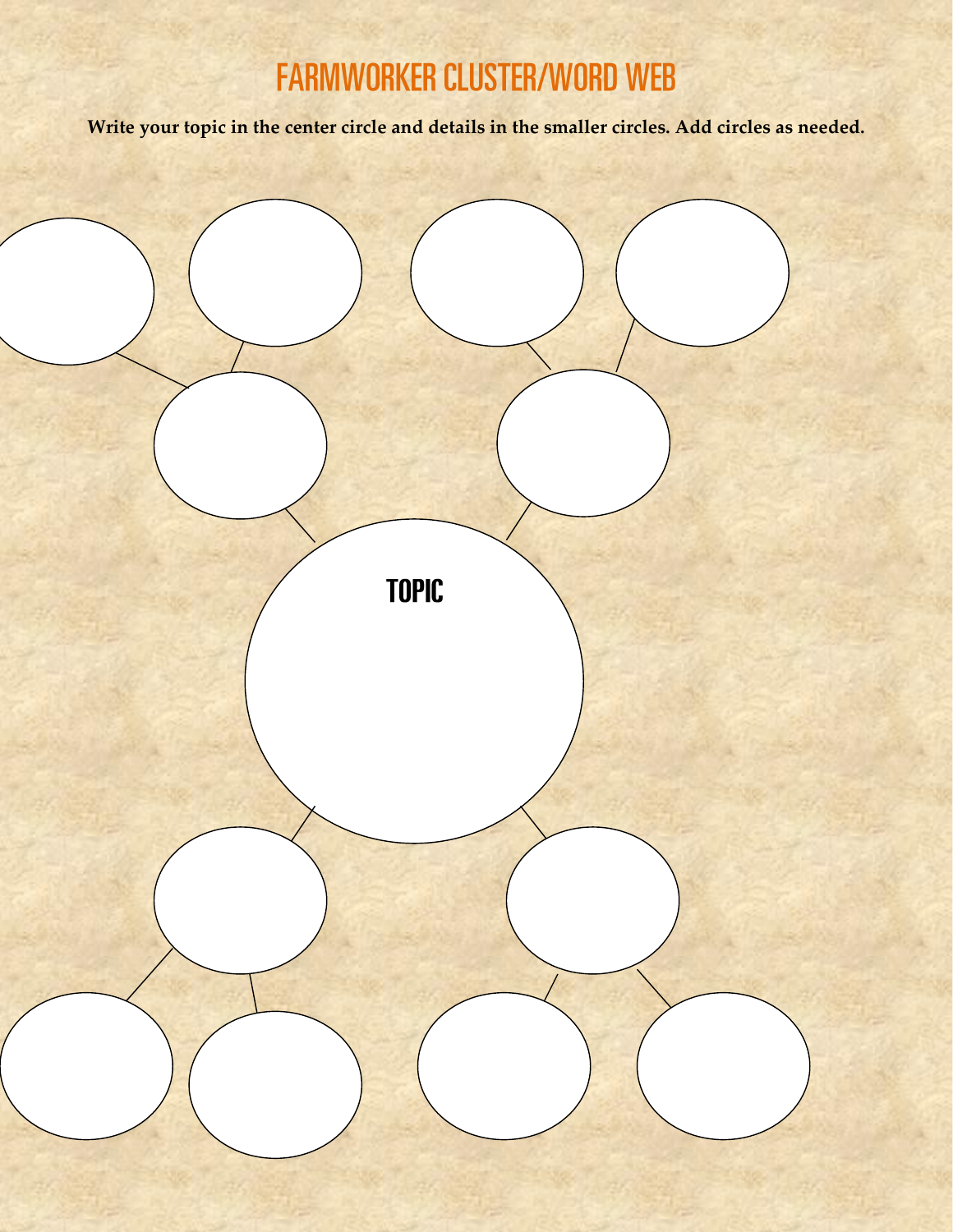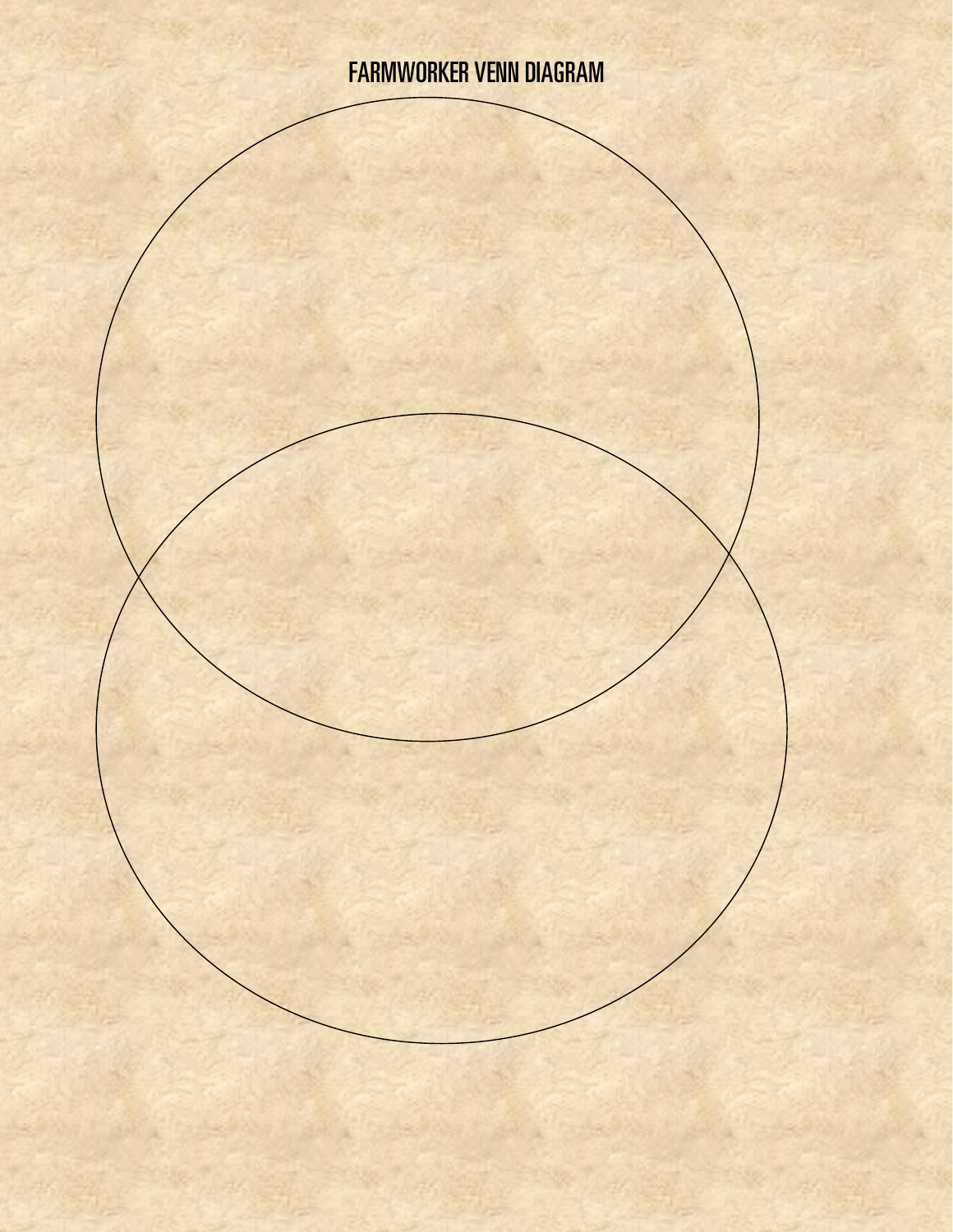# Birmingham Civil Rights Institute Lesson Plan-Standards Workers Rights (Cesar Chavez) Lesson Plan - Standards

**Lesson Plan developed by Ursula Thomas, Ed.D.**

Grade Level – Middle Grades

**Social Studies Course of Study Standards** 

#### **FOURTH GRADE**

*To satisfy 4th grade standards, this lesson could be extended or modified to look at the black farm workers and cooperatives formed in Alabama in the 1960s, including the Southwest Alabama Farmers Cooperative Association (SWAFCA) formed in 1967. Add vocabulary, such as discrimination and rights. Add Resources/References, such as: <http://www.newrepublic.com/article/politics/91451/black-cooperatives>*

*United States Department of Agriculture Rural Business–Cooperative Service, RBS Research Report 194, "Black Farmers in America, 1865-2000, The Pursuit of Independent, Farming and the Role of Cooperatives" .[.http://www.rurdev.usda.gov/rbs/pub/rr194.pdf](http://www.rurdev.usda.gov/rbs/pub/rr194.pdf) section on The Civil Rights Movement and Cooperatives.*

**Standard 14.** Describe the social, political, and economic impact of the modern Civil Rights Movement on Alabama.

• Identifying important people and events of the modern Civil Rights Movement Examples: people—Martin Luther King, Jr., George C. Wallace, Rosa Parks; events—Montgomery bus boycott, Birmingham church bombing, Selma-to-Montgomery march

• Identifying benefits of the 1964 Civil Rights Act and the 1965 Voting Rights Act

#### **SIXTH GRADE**

**Standard 13.** Describe the role of major civil rights leaders and significant events occurring during the modern Civil Rights Movement.

Examples: civil rights leaders—Rosa Parks; Martin Luther King, Jr.; events—Brown versus Board of Education; Montgomery bus boycott; student sit-ins; march on Washington, D.C.; Freedom Rides; Civil Rights Act of 1964; Malcolm X; voter registration efforts; Selma-to-Montgomery march.

#### **SEVENTH GRADE – Citizenship**

**Standard 11.** Describe examples of conflict, cooperation, and interdependence of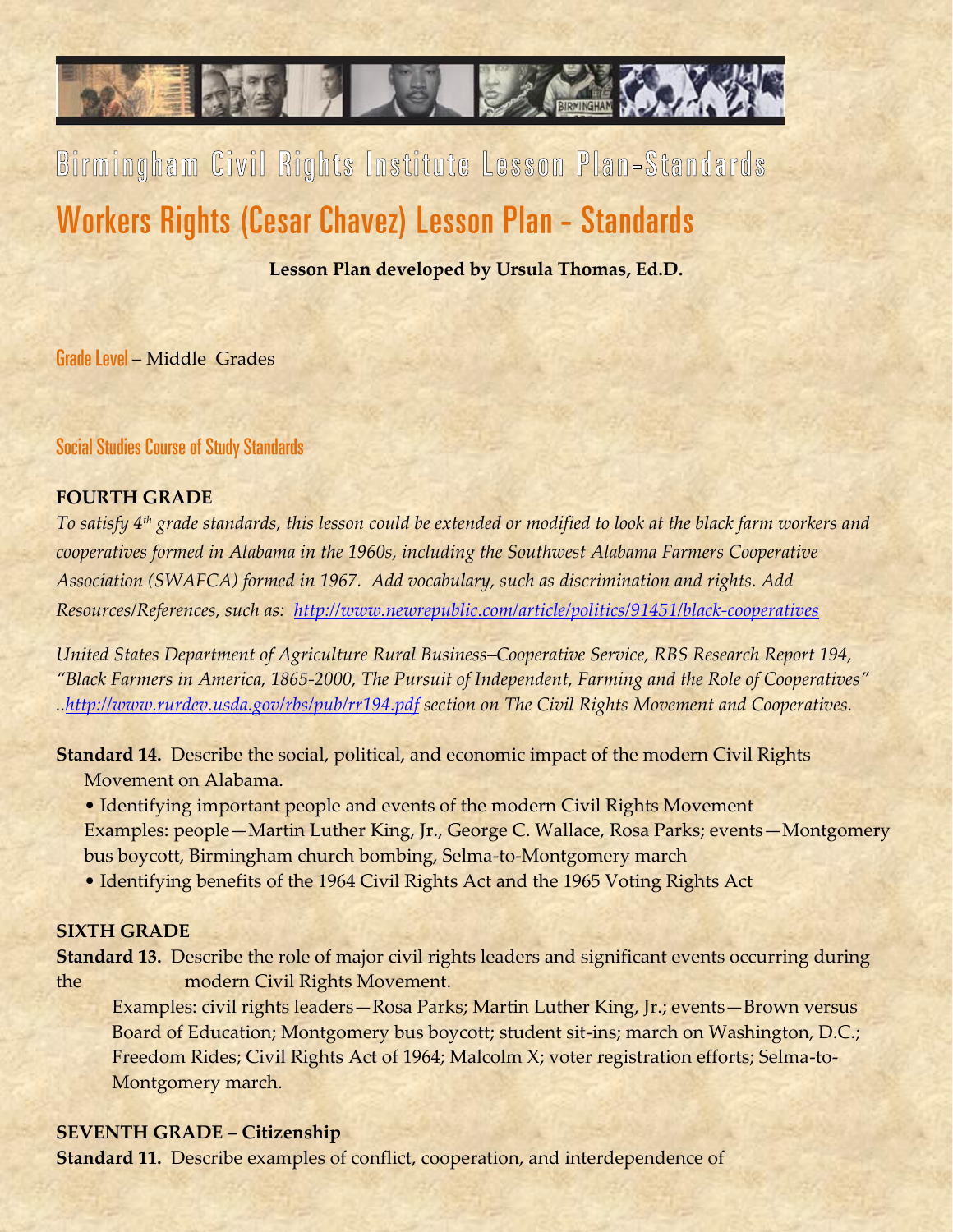groups, societies, and nations, using past and current events.

• Tracing the political and social impact of the modern Civil Rights Movement from 1954 to the present, including Alabama's role. *Extension to consider the impact.*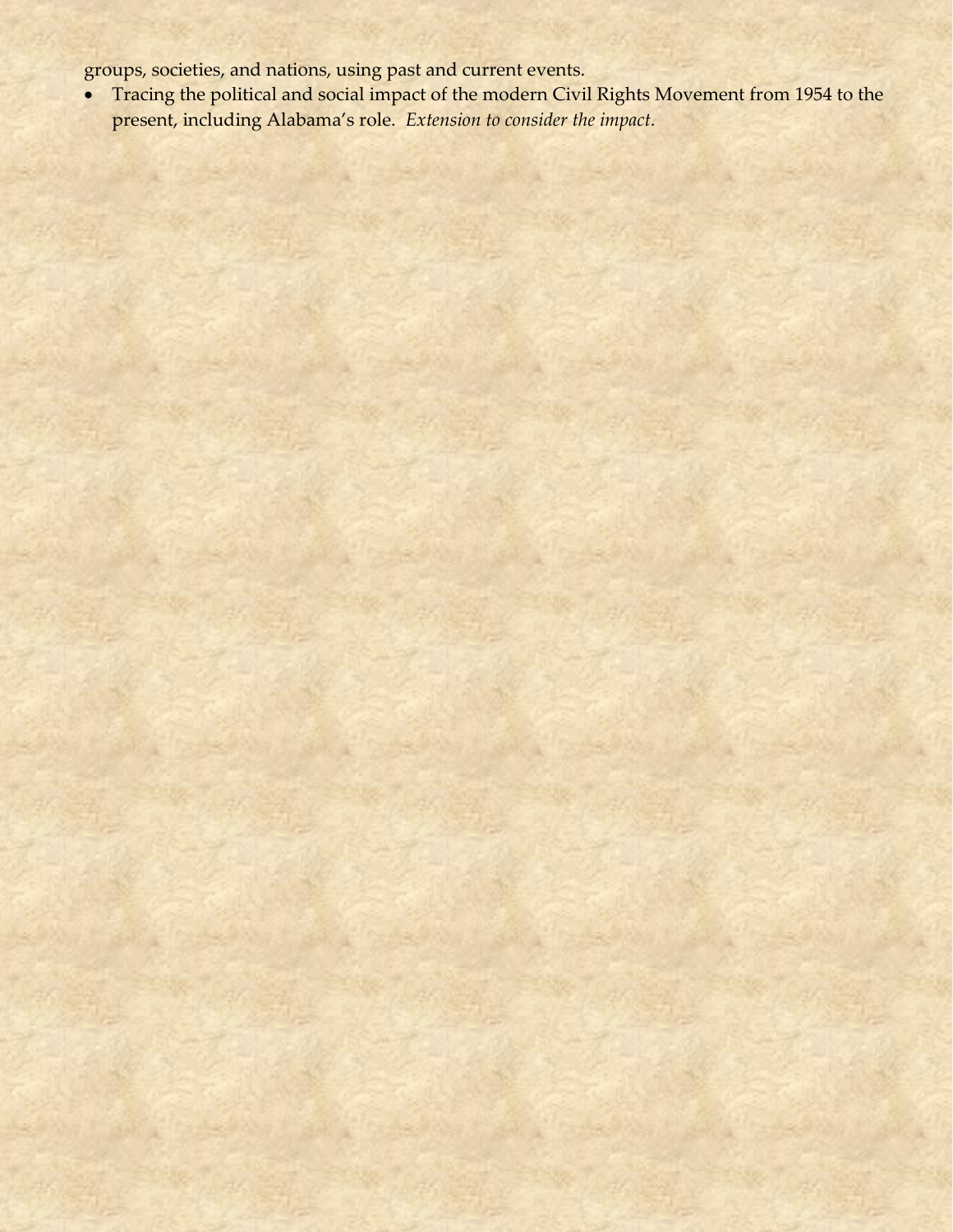#### **Grade 4 Extended/ Modified Lesson Plan – Reading and Writing**

*If the lesson plan is extended or modified to look at the black farm workers and cooperatives formed in Alabama in the 1960s, it could be further extended to read about Cesar Chevaz and compare the conditions of the workers and the organizations formed related to Chevaz with those in Alabama. The following book could be used: Harvesting Hope: The Story of César Chávez, by Kathleen Krull, illustrated by Yuyi Morales, translated by F. Isabel Campoy. Interest Level: grades 3-5, Grade Level: 4.8, Lexile Measure®: 800L, DRA: 40, Guided Reading: R*

# **Reading Standards for Literature**

#### **Key Ideas and Details**

1. Refer to details and examples in a text when explaining what the text says explicitly and when drawing inferences from the text. [RL.4.1]

### **Range of Reading and Level of Text Complexity**

9. By the end of the year, read and comprehend literature, including stories, dramas, and poetry, in the Grades 4-5 text complexity band proficiently, with scaffolding as needed at the high end of the range. [RL.4.10]

# **Reading Standards for Informational Text**

#### **Key Ideas and Details**

10. Refer to details and examples in a text when explaining what the text says explicitly and when drawing inferences from the text. [RI.4.1]

#### **Craft and Structure**

13. Determine the meaning of general academic and domain-specific words or phrases in a text relevant to a *Grade 4 topic or subject area*. [RI.4.4]

#### **Range of Reading and Level of Text Complexity**

19. By the end of year, read and comprehend informational texts, including history/social studies, science, and technical texts, in the Grades 4-5 text complexity band proficiently, with scaffolding as needed at the high end of the range. [RI.4.10]

## **Reading Standards: Foundational Skills Phonics and Word Recognition**

20. Know and apply grade-level phonics and word analysis skills in decoding words. [RF.4.3] a. Use combined knowledge of all letter-sound correspondences, syllabication patterns, and morphology (e.g., roots and affixes) to read accurately unfamiliar multisyllabic words in context and out of context. [RF.4.3a]

#### **Fluency**

21. Read with sufficient accuracy and fluency to support comprehension. [RF.4.4]

a. Read on-level text with purpose and understanding. [RF.4.4a]